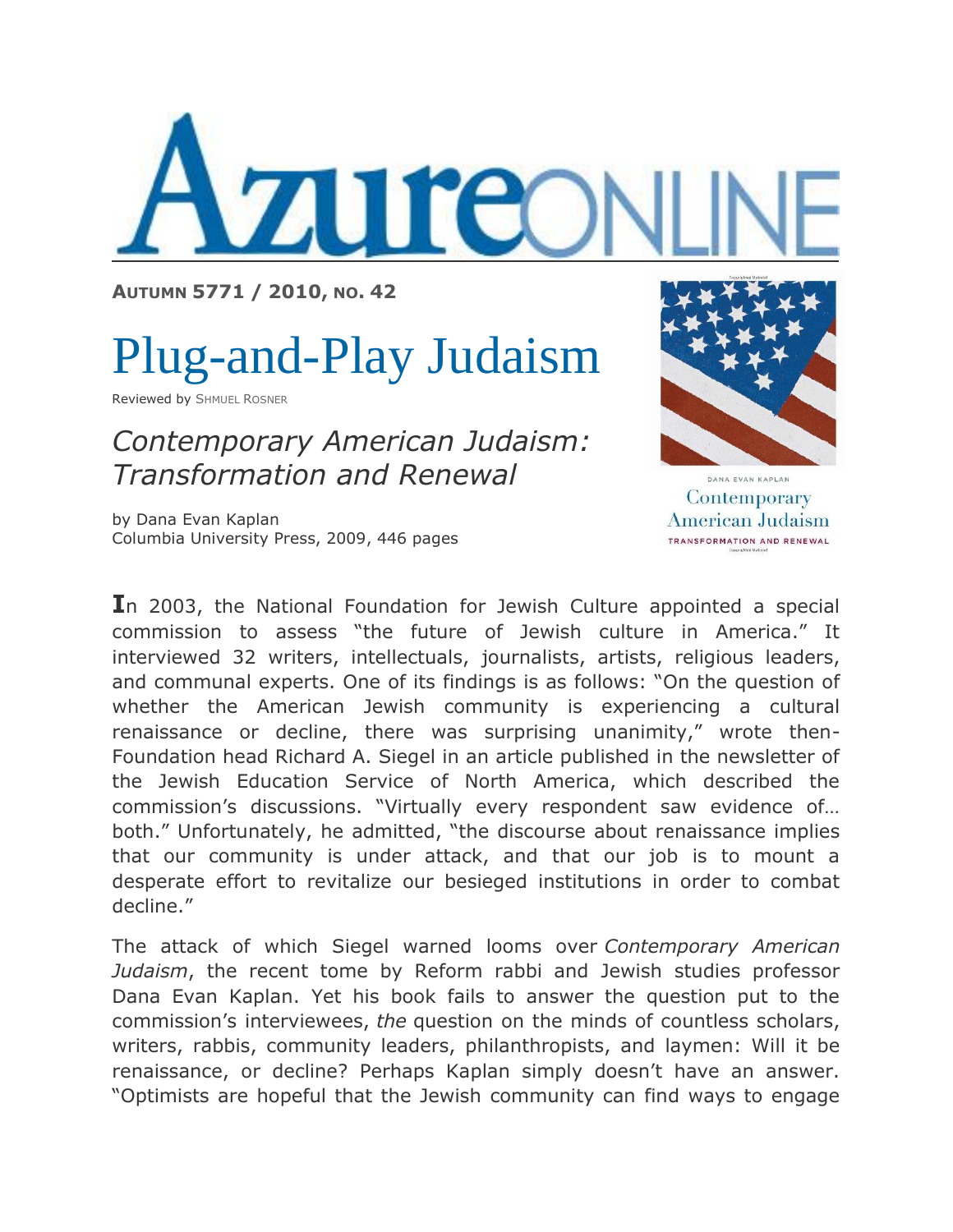the as yet not committed," he writes, adding, "maybe they can." But then again, maybe they can't, as indicated by myriad surveys identifying a growing estrangement among young American Jews from both their religion *and* their people—that is, if they even agree that a Jewish people actually exists. To be sure, Kaplan cites several such findings. But he also cites other studies, ones that point toward the opposite trend—namely, toward an *increasing* Jewish identification within the same age group. Which returns us to the question: Renaissance or decline? Kaplan refuses to come down decisively on either side—which, in the end, may be for the best. For had he succeeded in providing a convincing answer, what would become of those innumerable experts thrashing out the issue from every angle, and on every platform, they can find?

Like all those who have dealt with the tangled web of Jewish American identity in recent generations, Kaplan devotes a considerable portion of the book to the issue of assimilation. The extent of the problem is well known, a fact that offers little consolation. Just three decades ago, in the 1980s, American Jews as a rule preferred to overlook intermarriage. Only in the 1990s did disregard morph into panic, and urgent if ineffective attempts to lure wayward children back home. In recent years, however, it would seem that even the last strongholds in the "war against assimilation" have given out, overwhelmed by the sense that the battle has in fact been lost. "Not only has American culture accepted intermarriage, it even encourages it," Professor Sylvia Barack-Fishman, who has written several books and articles on the topic, once told me. The enthusiastic reaction among many American Jews to Chelsea Clinton's July 2010 marriage to the Jewish Marc Mezvinsky lends credence to her observation.

Indeed, a 2009 survey conducted by the Pew Research Center shows that religious mobility is an integral part of American life. "In total, about half of American adults have changed religious affiliation at least once during their lives," the survey concludes. Those who are critical of this trend are clearly swimming upstream. Many young American Jews—among the more liberal segments of the population by any standard—would wholeheartedly agree with an insight offered by Noah Feldman, the Harvard law professor some American Jews love to hate on account of his scathing critique of modern Orthodoxy in the *New York Times*. Tribal seclusion, he told me, is "un-American."

Young American Jews will marry whomever their hearts desire. That's a simple fact. At this stage, the question troubling the American Jewish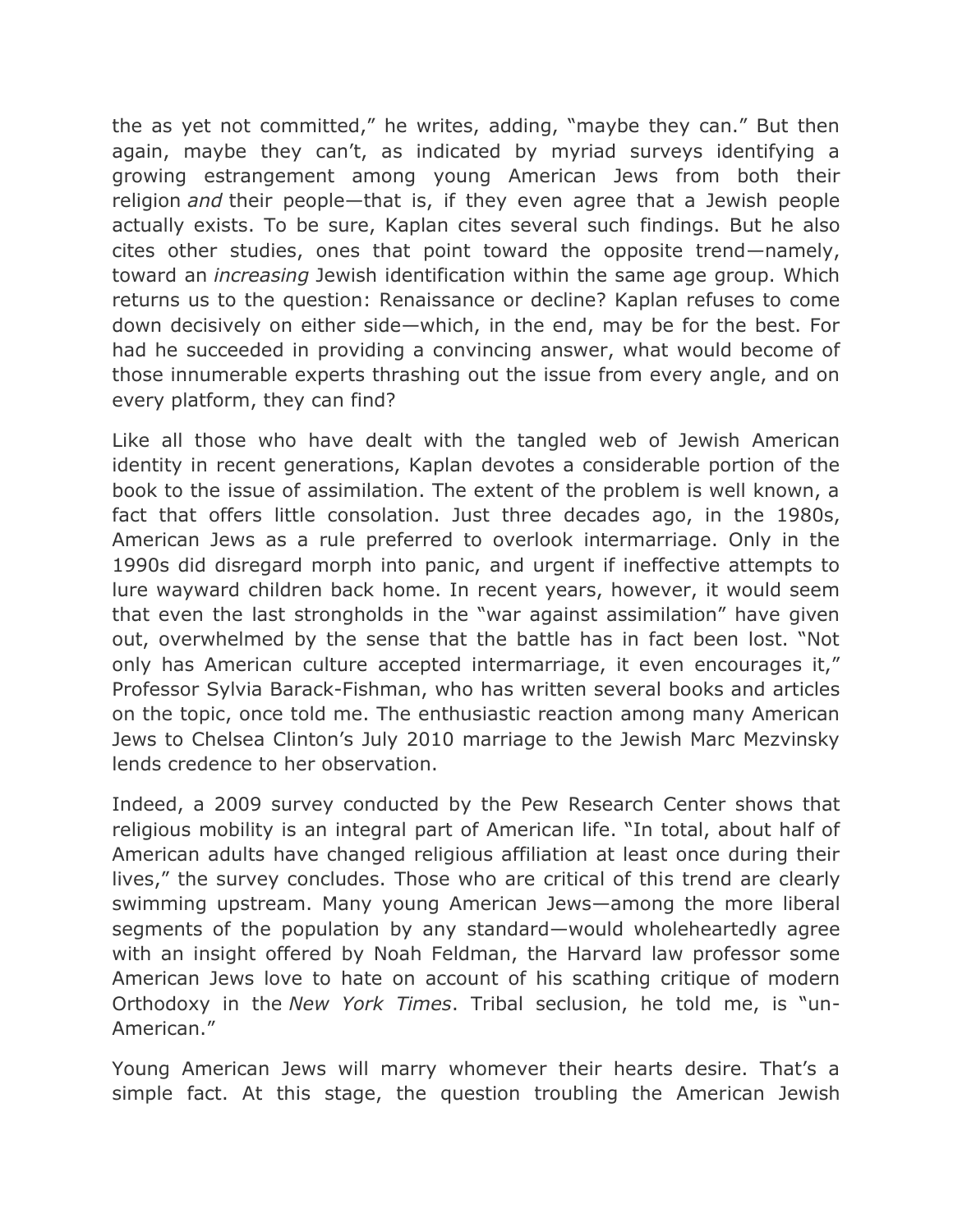community and its historiographers is, what identity will the *descendants* of these intermarriages adopt? Clearly, those who seek to win them over to Judaism won't find it easy. They'll have to offer a product of sufficient appeal in a marketplace full of equally appealing alternatives. The search for that product—that is, for a Judaism repackaged for twenty-first-century sensibilities—is, in essence, the topic of Kaplan's book.

**A**merican Jews are "trying to reconcile individualism with commitment," Kaplan writes in the introduction. They are "exploring virgin territory and they have no idea where it may lead." This exploration takes various and varied forms, and Kaplan tries to discuss all of them. He writes about Jews who are committed to the Torah and to Hebrew, and about those attracted to Buddhism; about Jews drawn to spirituality, and Jews who devote their energy to *tikkun olam* (social justice); about the older generation, that waning Jewish "establishment," and the younger generation, who shun an organized, fossilized Judaism in favor of smaller, more dynamic, and more socially and intellectually creative frameworks. He traces the three major denominations' attempts to adapt to the changing, elusive reality: the exceptional flexibility of the Reform movement (to which he belongs), the ongoing lurches of Conservative Judaism, and the flourishing of the Orthodox communities. Unfortunately, Kaplan does not expand on the question of to what extent Orthodoxy may be crowned the "winning denomination" of American Jewry—a worthwhile debate in itself. He does, however, present arguments in support of the claim that, in the battle for the soul of the Jewish people, Hasidism seems to hold the upper hand (at least for now). Apparently, its representatives—the energetic Chabad emissaries who serve up Orthodoxy with a hot meal, or Zalman Schachter-Shalomi's mystical-leaning, neo-Hasidic Jewish Renewal movement—have excelled in marketing their "products" to those seeking to infuse a bit of spirituality into their diluted Jewish identities.

Does the success of these movements point to the flourishing of American Judaism, or to its opposite? In an essay he wrote a decade and a half ago, "A Great Awakening: The Transformation That Shaped Twentieth Century American Judaism and its Implications for Today," historian Jonathan Sarna cited four main lessons to be learned from periods of Jewish American crisis and efflorescence. First, he claimed, Jewish continuity sometimes depends on the community's ability to detach itself from tradition and undergo a renewal. Second, there is no cure-all for the myriad problems the American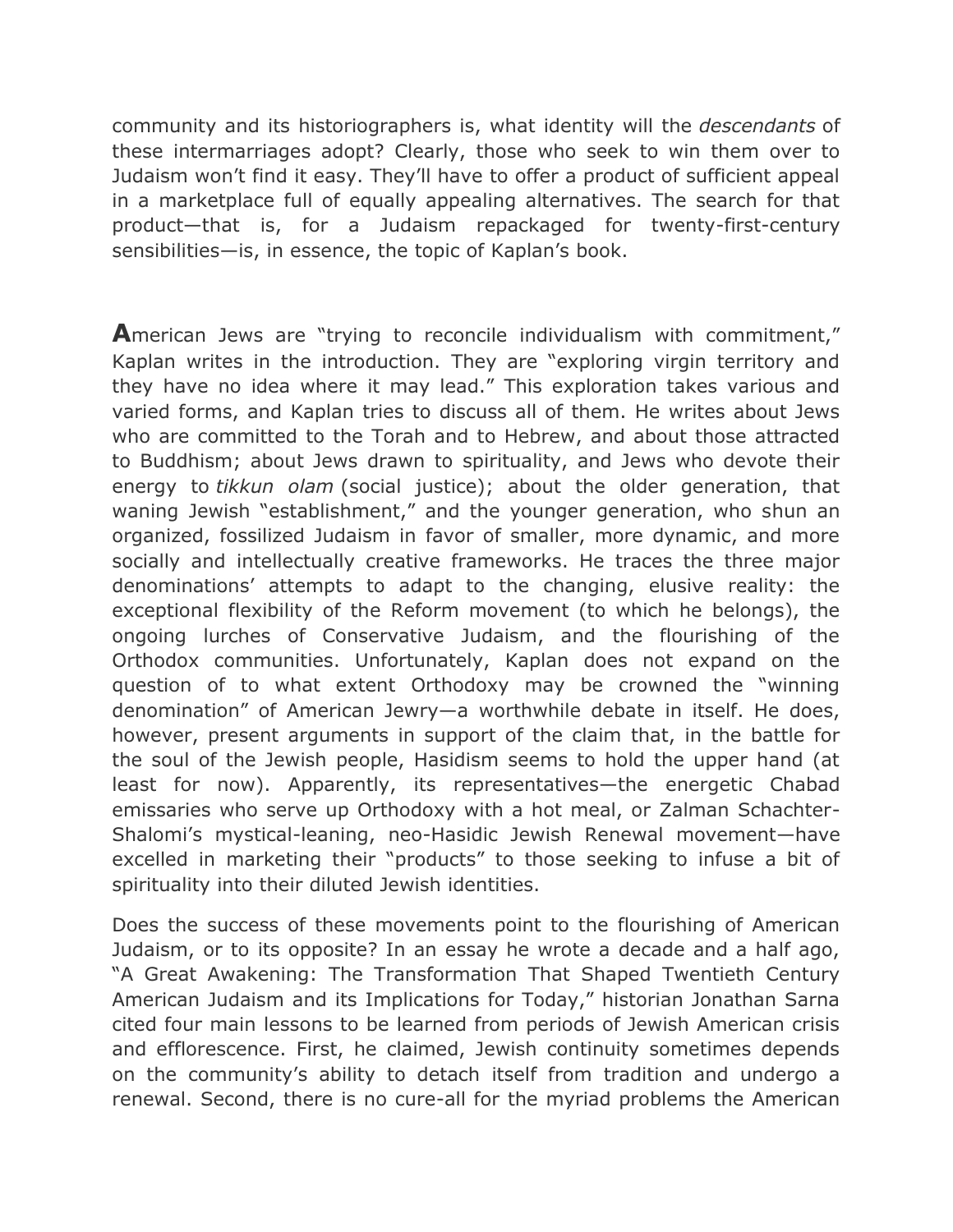Jewish community faces; rather, solutions must operate on several levels simultaneously. Third, in many cases, the most innovative and effective ideas come not from the top—i.e., from institutions and their leaders—but from the bottom. And fourth, the Jewish community in the United States grows stronger when it reaches crossroads and confronts difficulties headon.

In light of these lessons, one may read Kaplan's account of the state of contemporary American Judaism with a certain degree of optimism. After all, those seeking evidence of disengagement from tradition, for example, will find it in abundance in the chapter that describes Jewish America's enthusiastic embrace of feminists, homosexuals, and Jews who marry out of the fold. One sub-chapter depicts the well-known debate that raged within the Conservative movement preceding its revolutionary decision to allow its educational institutes to ordain openly gay rabbis, while another addresses the fresher polemics surrounding the issue of appointing women to rabbinical positions in the modern Orthodox community. Kaplan generally shies away from offering far-reaching conclusions on such phenomena; his is a deliberately descriptive, and not prescriptive, work. Nevertheless, the chapter titles he selects are indicative of his views: "Inclusivity as a Social Value," for instance, denotes embracing ostracized and rejected groups as an expression of the new direction American Judaism is taking. This approach, which first emerged in the liberal streams, has even sent up shoots in the more traditional communities—if gradually, and in relatively muted form.

Judging by Kaplan's book, American Jewry has taken to heart Sarna's other lessons as well, such as action on a number of parallel plans and encouraging grassroots initiatives. The more interesting chapters in the book deal with communities' "Herculean" efforts to breathe new life into synagogues, currently suffering from a prolonged decline in membership and attendance. Here is an instance in which the direction was determined from the bottom up, i.e., by congregants and local rabbis. "The leaders of the various denominations had historically avoided being too self-critical for fear of jeopardizing their positions and relationships with lay leaders as well as other professionals," writes Kaplan. "This reluctance may once have been a positive attribute, but had become a severe impediment to institutional change. Synagogue leaders now became aware that they needed to adapt [to the new reality]—and needed to do so urgently."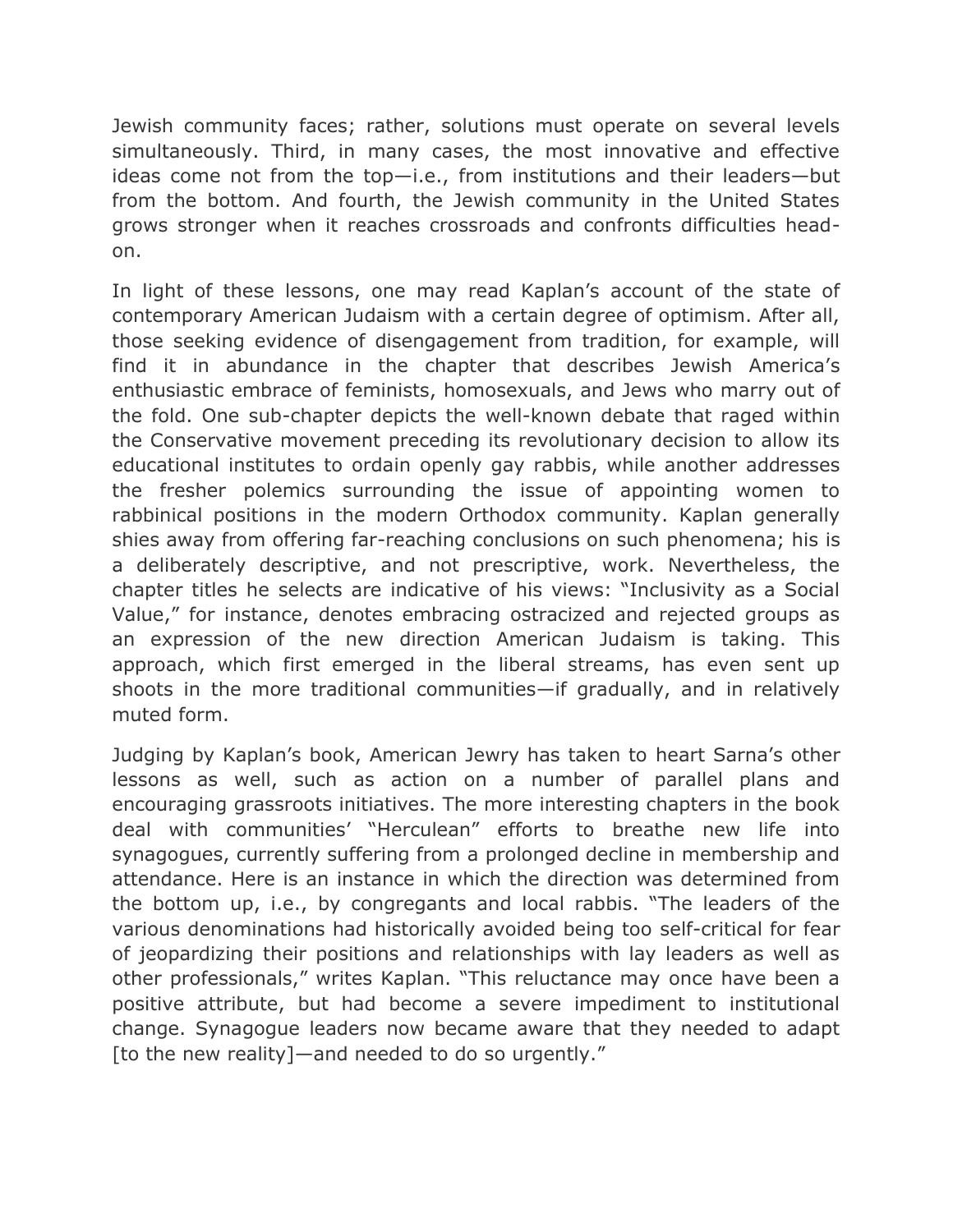And adapt they did, in various places and through various means. Change sometimes starts from the top, such as the rewriting of prayers (the most interesting example of which is the new Reform siddur, *Mishkan T'Filah*), and sometimes from the bottom, as seen in the case of New York's vibrant Kehilat Hadar, which now serves as a model for similar communities throughout America. As a group, Hadar succeeded in combining "the traditions, commitment, and spirituality of an Orthodox congregation with the egalitarianism of the Conservative movement's Camp Ramah," noted *The Forward*. In a 2007 article on flourishing independent *minyanim* (prayer quorums) published in *Zeek*, Ethan Tucker, one of Hadar's founders, explained that while "the overall number of people involved in these minyanim remains a tiny percentage of the Jewish population at large, there is no denying that these emerging communities have already had an impact on the way Jews—in particular younger Jews are thinking about Jewish communal life and commitment." The National Spiritual Communities Study, published that same year by Steven M. Cohen, J. Shawn Landres, Elie Kaunfer (another Hadar founder), and Michelle Shain, found that the common denominator among most independent Jewish congregations is "religious traditionalism and social progressivism." Clearly, the members of these congregations take their Jewishness with the utmost seriousness: Though many are young and single, they attend synagogue much more frequently than the average American Jew.

Last, Sarna's fourth lesson—that the American Jewish community grows stronger when it reaches a crossroads—accords well with the present trends in contemporary American Jewish life. The community has indeed weathered crises—of leadership, institutions, and tradition—but it has also devised creative responses, from elevating women's status in ritual life and spiritual empowerment (Kaplan devotes considerable attention to the new Jewish American spirituality) to building communal structures more suited to the next generation's needs. After all, as anyone in the advertising industry can attest, if a product wants to stay relevant, it must accommodate the target group with the greatest buying power.

**O**bviously, the strength or weakness of one's Jewish identity cannot be measured on the basis of synagogue attendance alone. Another, no less important indicator is the individual Jew's sense of attachment to the entire Jewish people. As the above-mentioned National Spiritual Communities study found, "the participants in emergent communities report high levels of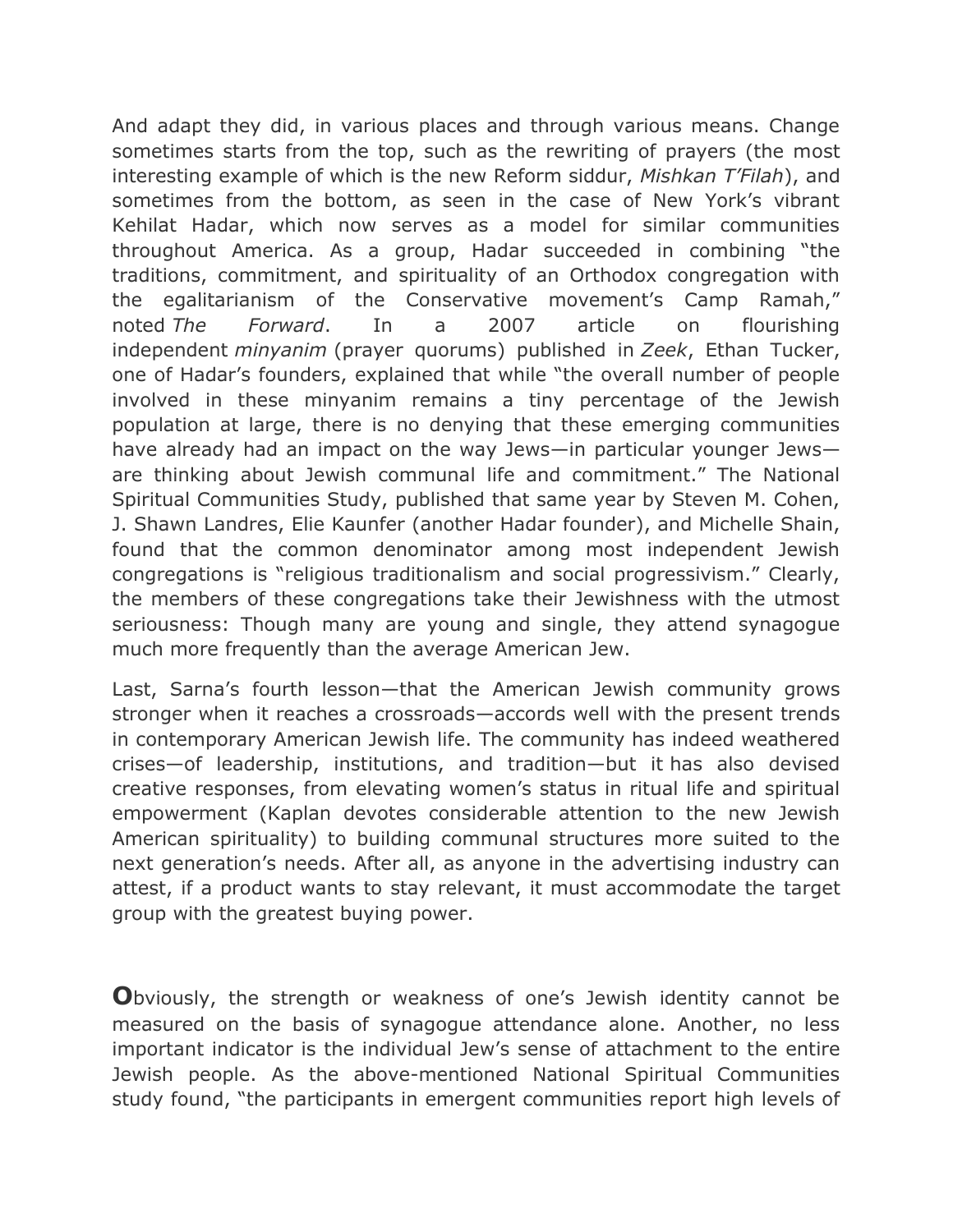psychic connection with Jews and the Jewish people." But this finding merely underscores the chasm between the members of these congregations—a tiny but very committed percentage of American Jewry—and the majority of the young Jewish population in the United States, which displays a growing sense of remoteness from and indifference toward its religious and national roots. In a resounding article in a 2006 issue of *Commentary*, titled "Whatever Happened to the Jewish People?" Steven M. Cohen and Jack Wertheimer determined that today's younger generation of American Jews is "significantly less likely" to take positions such as "Jews in the United States and Jews around the world share a common destiny." And surely no discussion of the issue is complete without mention of the uproar surrounding a recent article by Peter Beinart in the *New York Review of Books*, in which he blames the growing gap between young, Jewish American liberals and the State of Israel on the latter's religious backwardness and brutal nationalism.

For some reason, even Kaplan—who undoubtedly has a genuine interest in Israel and world Jewry, having chosen to do his Ph.D. at Tel Aviv University—devotes far more attention to the Jewish religion than to Jewish "peoplehood." He puts considerable effort into addressing issues both large and small related to "Jewish life"—several pages, for example, are dedicated purely to an analysis of the somewhat negligible custom of laying an orange on the Seder plate—but has very little to say on American Jews' attitude toward their brethren in other countries. A subchapter on "The Importance of Israel for American Jewish Identity," for instance, extends over a mere four pages of a 446-page book.

Ultimately, Kaplan's determined focus on the religious dimensions of Judaism tends to pass over the national aspect of this same identity. The result is what can only be called a deficient description of American Jewry. Simply put, the community he depicts is not the one we know for its vigorous activism and influential political lobby, deeply involved in both domestic and foreign affairs—and, yes, always looking out for the interests of the State of Israel. Kaplan devotes little to no attention to issues that ignited passionate reactions within major Jewish institutions and organizations. He disregards important topics, such as the division among American Jews over the issue of recognizing the Armenian genocide, or the worsening clash between AIPAC and its left-liberal challenger, J Street.

The reason for this brevity might be structural—the book addresses an exceedingly broad subject, after all—but it also seems to reflect the author's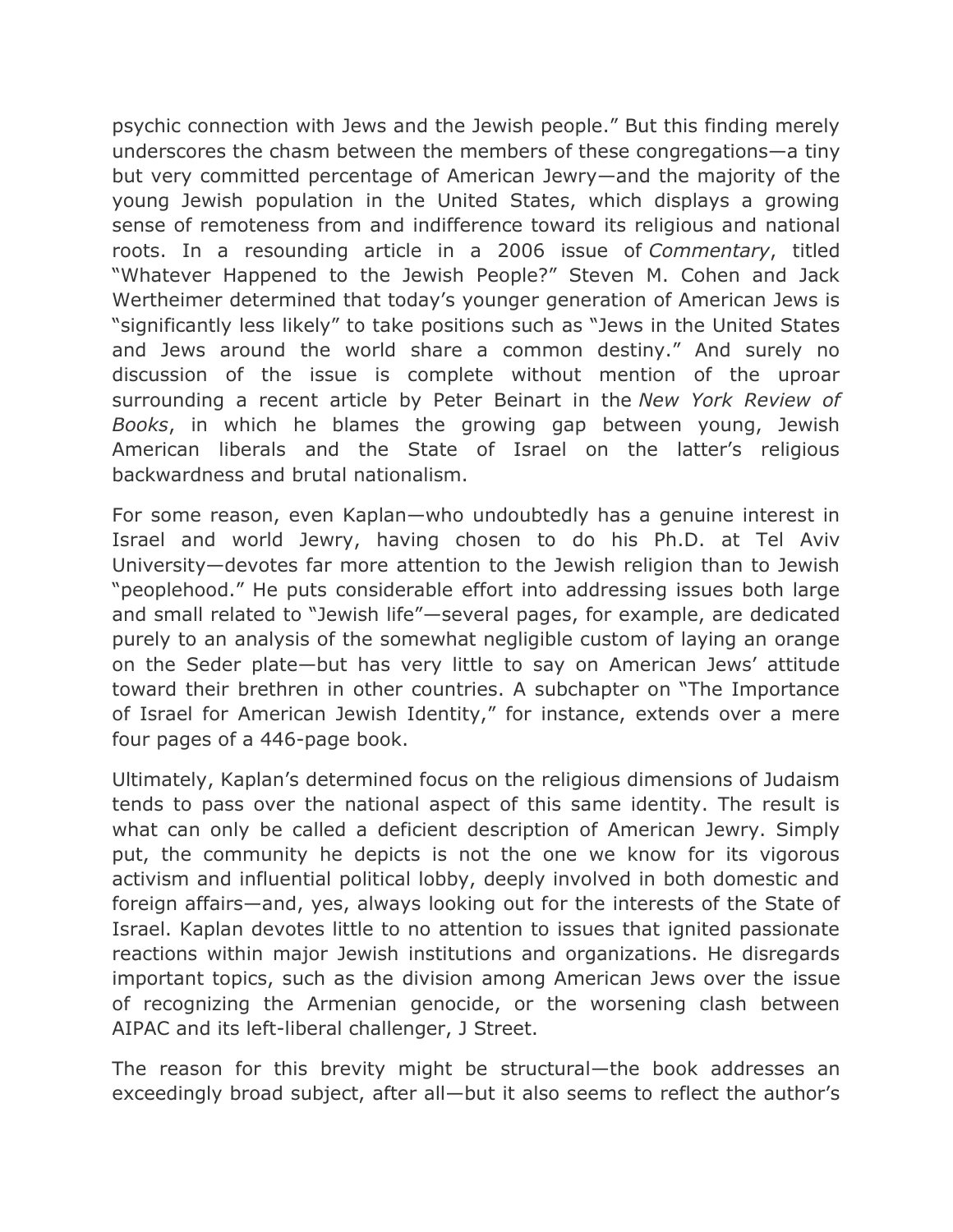preference for drawing a distinction between "religious" issues and other problems with which American Jews are dealing. In so doing, Kaplan sidesteps the need to address the claim that Jewish American identity is expressed not just in terms of religious commitment, spiritual revival, and cultural flourishing, but also in terms of its ability to preserve this enormous community as one among many in the mosaic of the "Jewish world"—a world of religion and culture, to be sure, but also of nationhood, with all its attendant politics.

**K**aplan is largely content, in *Contemporary American Judaism*, simply to describe the existing state of affairs, as opposed to offering predictions about the future. He explains trends, analyzes actions, and details the difficulties lying ahead, but remains mum on whether any of the novel solutions American Jewry is devising to deal with its challenges are likely to succeed. Still, the picture he paints allows the reader to formulate his own conclusions, albeit based on partial information.

Clearly, American Judaism is undergoing a profound transformation, from a coherent religious identity with a strong element of nationhood or "peoplehood" to one of "spiritual catering," which adapts itself to the needs of each and every community, and even of each and every individual. As such, the common denominator among all Jews is narrowing to the barest of minimums (the refutation of Christ, for example, or simply self-identification as a "Jew"—whatever that means). Recent studies on young Jewish Americans' *weltanschauung* have referred to this type of identity as "plugand-play." Some view this state of affairs as a given, accepting that Jewish institutions will have to deal with it as best they can. Others, like the Israeli writer A.B. Yehoshua, rage against it, and lambaste American Jewry for allowing the situation to deteriorate to such an extent. (Yehoshua, whose pronouncements at the American Jewish Committee panel in 2006 enraged the audience, and much of American Jewry in general, later clarified that he didn't mean to claim that American Jews' Judaism is just a "game.")

The Judaism that Kaplan describes is indeed plug-and-play: Each according to his needs (spiritual, social), inclinations (religious, sexual), and abilities (financial, primarily, although Kaplan does not explicitly address the heavy economic burden inherent in a religious education and lifestyle); each, too, in accordance with the number of hours he is willing to dedicate to cultivating his "Jewish identity," increasingly just one of many identities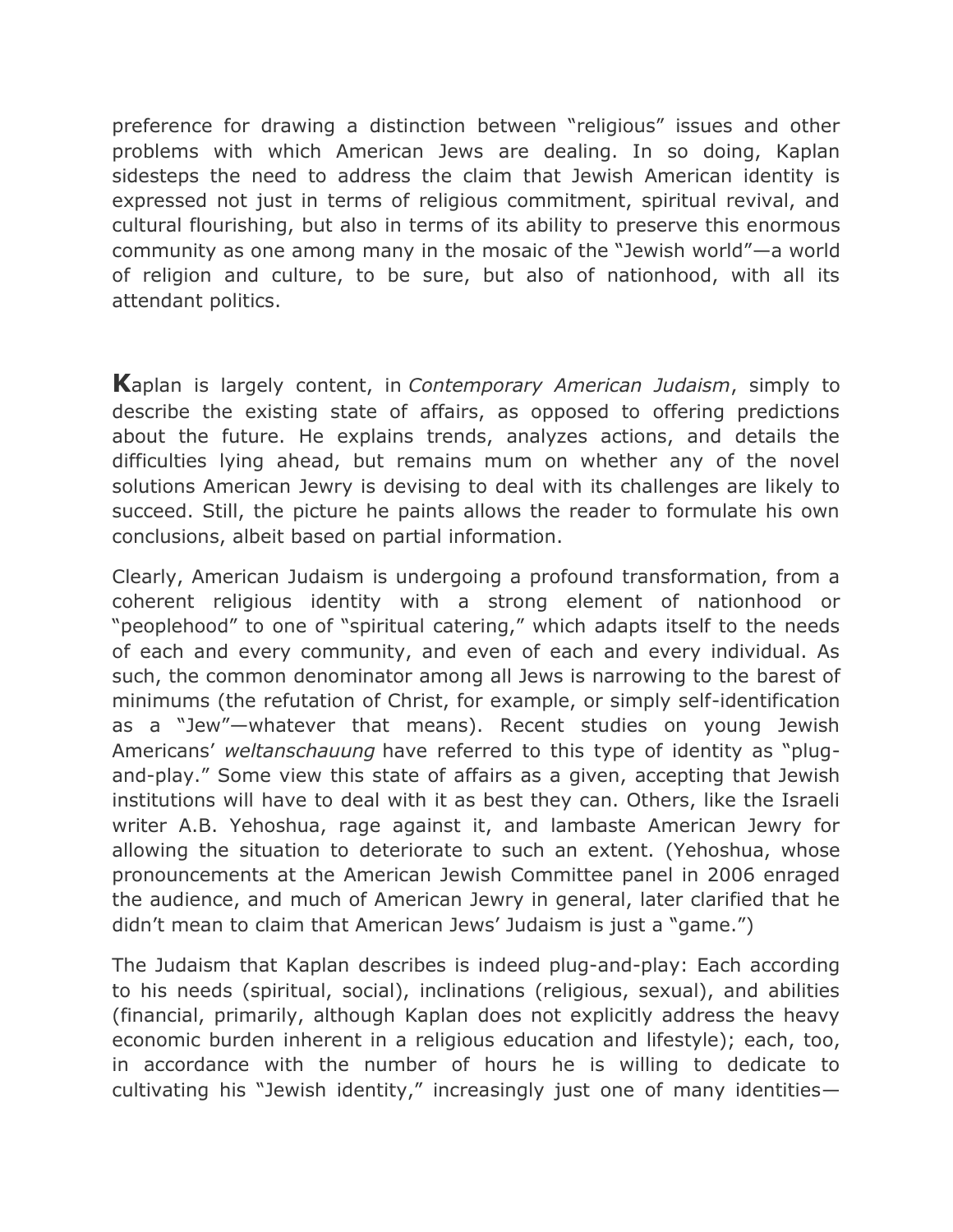such as political, familial, sexual, and professional—competing for his time and energy. The contemporary American Jewish table is piled high with dishes from which one may pick and choose. Moreover, today's American Jews can decide when to partake of the dish they have assembled, at what pace they prefer to eat it, which spices to add, and how much to leave on the plate—not to mention how much to put in the freezer for later, and how much simply to toss out. In America's culture of plenty, Judaism has no choice but to adapt to the wants and needs of its potential consumers. Gone are the days when religion was considered a kind of exclusive club, one that required its members to meet certain criteria and abide by a respected authority. Now, many American Jews view Judaism as a service provider whose job is to seek out its customers—and, of course, to ensure their continued satisfaction.

In this context, it is surprising that Kaplan devotes so little attention to the tremendous effect of businessmen and philanthropists on the character of contemporary American Judaism. Arguably, the American Jewish community no longer belongs to rabbis who point the way for their public, or to organizations that enlist the individual in the service of the greater good. Rather, it belongs to the wealthy, who shape it according to their tastes and proclivities. To be sure, their generosity plays a key role in ensuring the survival of Jewish identity. Yet at times, it also lends this identity a certain capriciousness: One millionaire wants to effect tikkun olam in Africa, while another prefers literary salons; one's family foundation focuses on assistance for Israeli Arabs, while another's is intent on keeping Jerusalem united under Israeli sovereignty.

While this chaotic democratization of Jewish life holds considerable appeal, in the final analysis, who can deny that the major goals held in common are superseded by the donors' quirks? The more family foundations supplant Jewish federations as the driving force behind American Judaism, the harder it becomes for the community to allocate resources to *national* initiatives that hold very little attraction for impatient donors. Instead, the community is forced to divide its activity among dozens or even hundreds of minor projects that, in many cases, are utterly dispensable. Philanthropists' mode of thinking, shaped largely by business models, undoubtedly has its positive aspects, such as insistence on proven results. But they may also promote a glittery, chic sort of Judaism, one frequently drained of demanding intellectual and moral content.